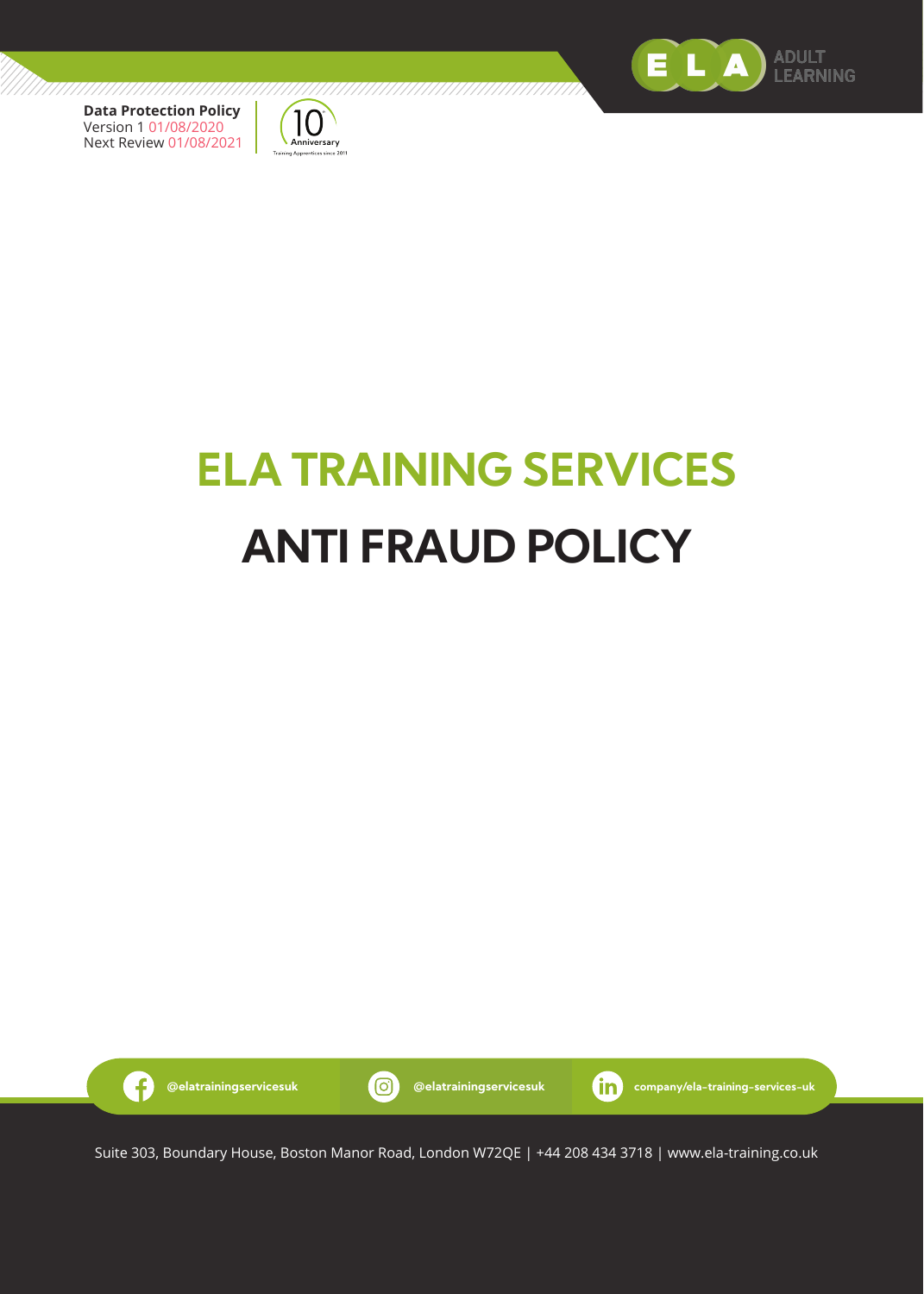



## **Introduction**

This policy is to help prevent fraud and corruption and to develop an anti-fraud culture. ELA is committed to conducting its activities fairly, honestly and openly, in accordance with relevant legislation, and to the highest standards of integrity.

ELA is committed to protecting its operations and reputation and its funders, staff and learners from fraud and other corrupt activity. ELA has no tolerance of fraud committed by staff or associated persons, and aims to eliminate instances of fraud.

Anybody associated with ELA who commits fraud, theft or any other dishonesty, or who becomes aware of it and does not report it, will be subject to appropriate disciplinary action.

# **Definitions**

Ð

**Fraud:** A deliberate intent to acquire money or goods dishonestly through the falsification of records or documents. The deliberate changing of financial statements or other records by either; a member of the public or someone who works for ELA. The criminal act is the attempt to deceive and attempted fraud is therefore treated as seriously as accomplished fraud

**False Accounting:** Making fraudulent statements with a view to personal gain or gain for another: for example, falsely claiming overtime, travel and subsistence, sick leave or special leave (with or without pay)

**Theft:** Dishonestly acquiring, using or disposing of physical or intellectual property belonging to ELA or to individual members of the organisation.

**Misuse of equipment:** Deliberately misusing materials or equipment belonging to ELA for financial or material benefit.

**Abuse of position:** Exploiting a position of trust within the organisation for financial or material benefit.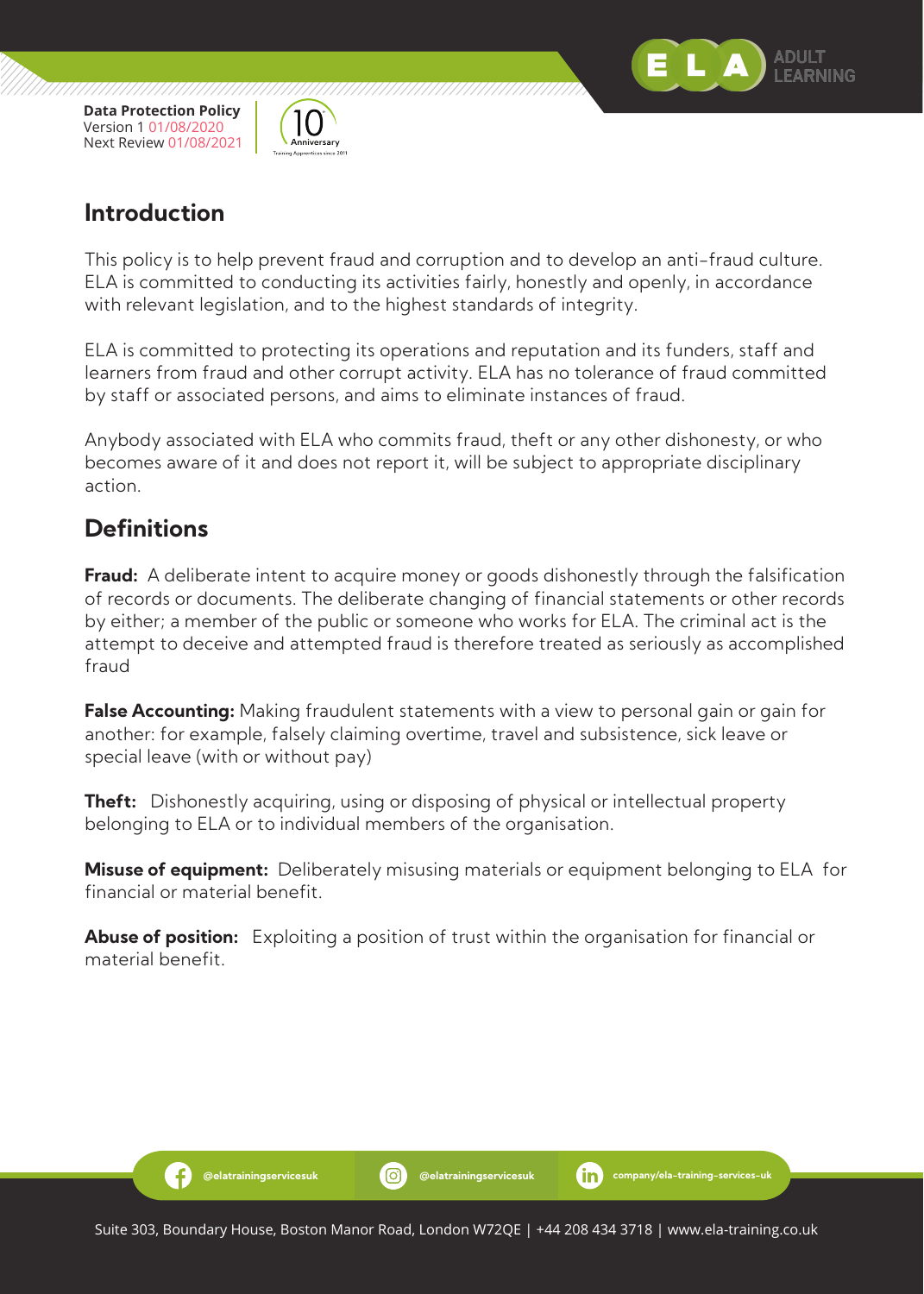



# **Policies and Principles**

ELA is committed to preventing fraud and corruption from occurring and to developing an anti-fraud culture. To achieve this, it will:

- Develop and maintain effective controls to prevent fraud, including an ongoing monitoring of financial transactions by Internal Audit

- Ensure that, if fraud occurs, a vigorous and prompt investigation takes place;

- Take appropriate disciplinary and legal action in all cases, where justified;

- Review systems and procedures to prevent similar frauds;

- Investigate whether there has been a failure in supervision and take appropriate disciplinary action where supervisory failures occurred; and

- Record and report all discovered cases of fraud.

The following policies and principles apply:

- ELA staff must have, and be seen to have, the highest standards of honesty, propriety and integrity in the exercise of their duties.

- ELA will not tolerate fraud, impropriety or dishonesty and will investigate all instances of suspected fraud, impropriety, or dishonest conduct by its staff or external organisations (contractor or client).

- Staff must not defraud ELA, other staff members, learners, clients or contractors, in any way. ELA will take action - including dismissal and/or reporting to the criminal authorities of suspected fraudulent acts or activities - against any member of staff defrauding (or attempting to defraud) other staff members, learners, clients or contractors.

- ELA will take action - including reporting to the criminal authorities of suspected fraudulent actings or activities - against external organisations defrauding (or attempting to defraud) ELA, its staff in the course of their work, learners, clients or contractors.

- ELA will co-operate fully with an external investigating body.

- ELA will always seek to recover funds lost through fraud. All frauds will be reported to Internal Audit.

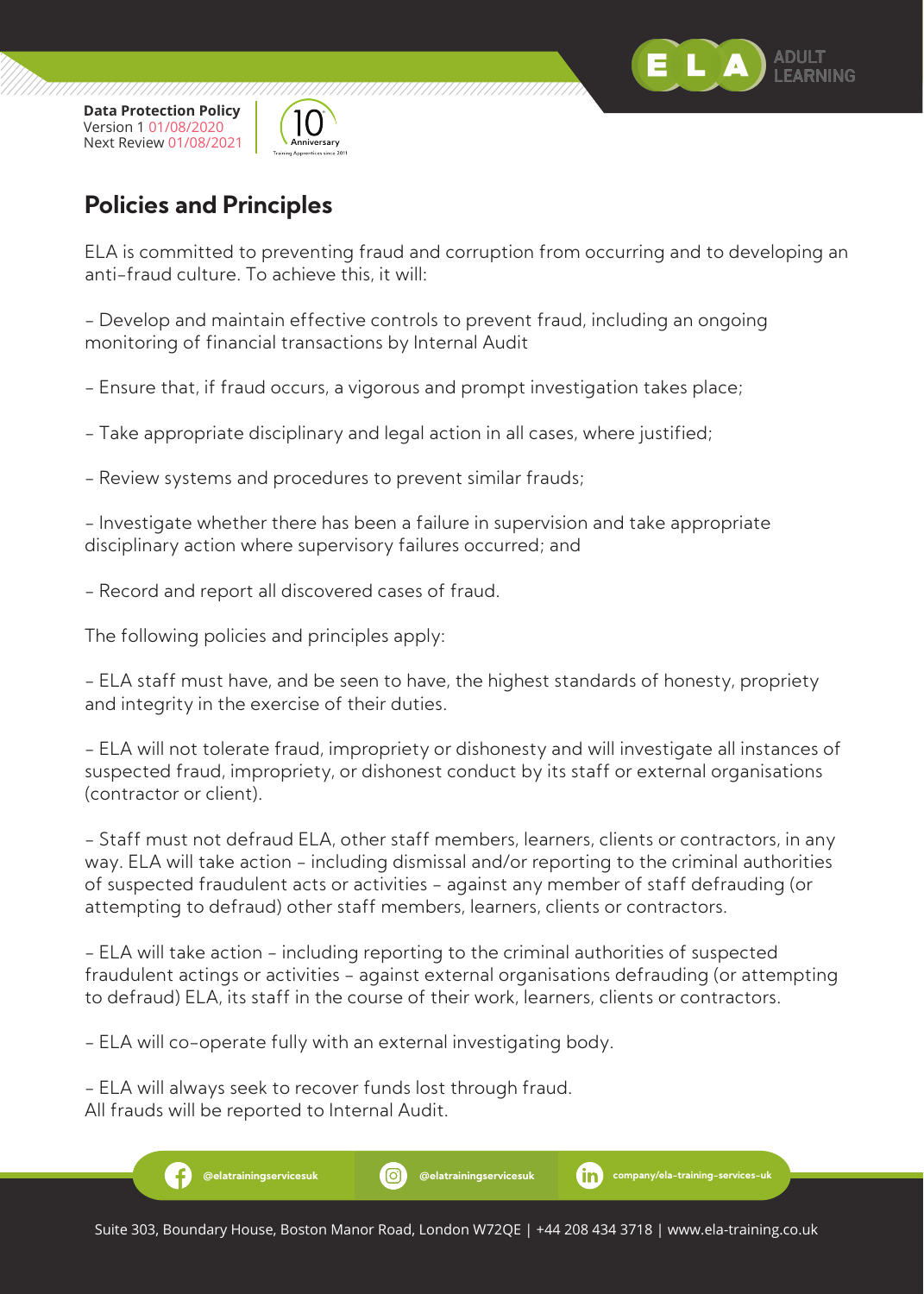



# **Action to be taken in the event of discovery or suspicion of fraud**

ELA has established arrangements for staff to report any concerns they may have without fear of prejudice or harassment. This applies to concerns relating to fraud and to any other concerns relating to dishonesty or malpractice.

Concerns which should be reported include, but are not limited to, staff committing or attempting to commit:

- Any dishonest or fraudulent act;
- Forgery or alteration of documents or accounts;
- Misappropriation of funds, supplies or other assets;
- Impropriety in the handling or reporting of money or financial transactions;
- Profiting from an official position;
- Disclosure of official activities or information for advantage;
- Accepting or seeking value from third parties by virtue of official position or duties;
- Theft or misuse of property, facilities or services.

External organisations' actions which should be reported include:

- Being offered a bribe or inducement by a supplier;
- Receiving fraudulent invoices from a supplier;

Ð

- Reported allegations of corruption or deception by a supplier.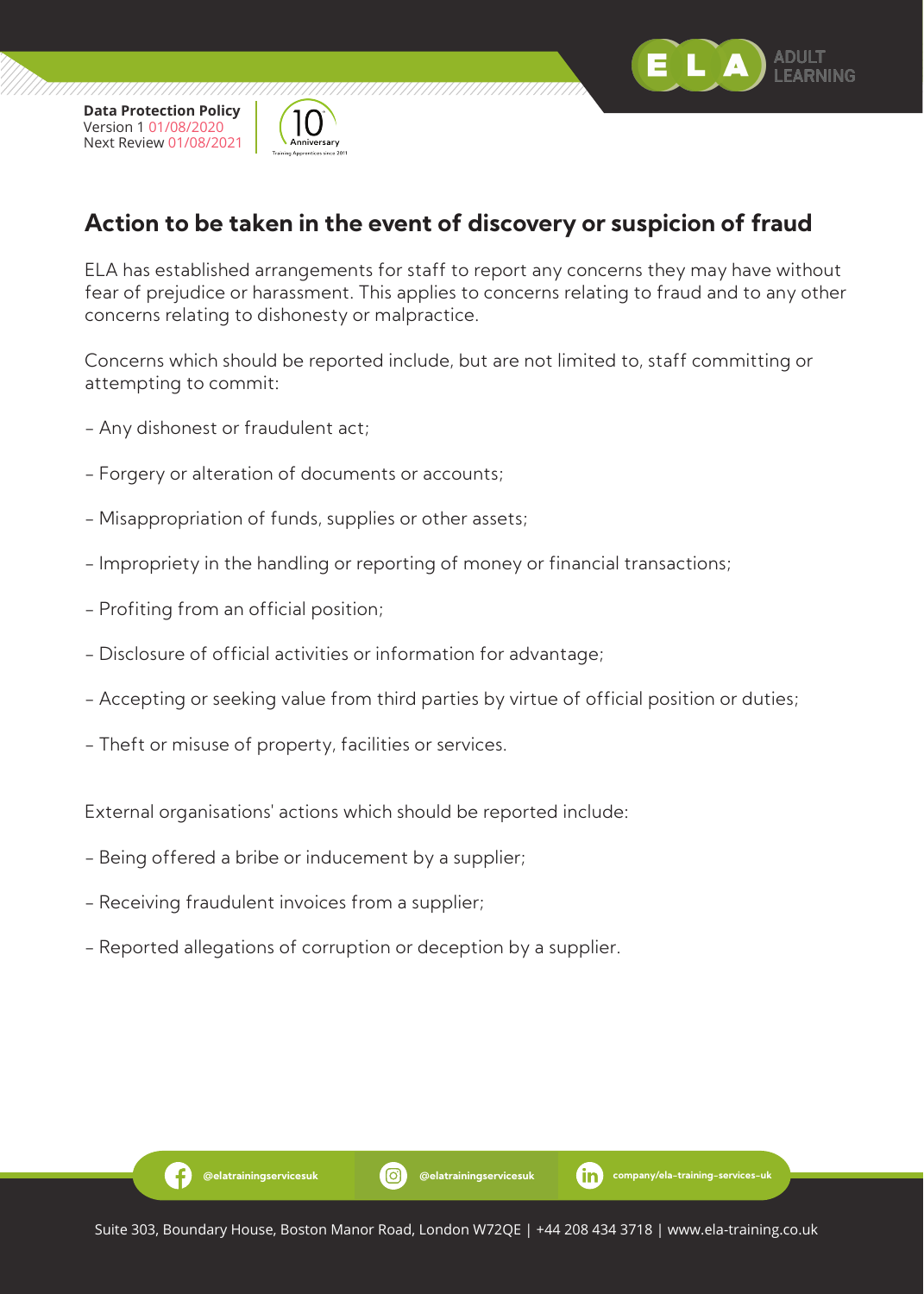



## **Responsibilities**

In relation to the prevention of fraud, theft, misuse of equipment and abuse of position, specific responsibilities are as follows:

Directors:

The Directors are responsible for establishing and maintaining a sound system of internal control that supports the achievement of ELA's policies, aims and objectives.

The system of internal control is designed to respond to and manage the whole range of risks which ELA faces.

The system of internal control is based on an on-going process designed to identify the principal risks, to evaluate the nature and extent of those risks and to manage them effectively. Managing fraud risk is seen in the context of the management of this wider range of risks.

## **The Chief Executive Officer (CEO):**

Overall responsibility for managing the risk of fraud has been delegated to the CEO.

That responsibility includes:

- Undertaking a regular review of the fraud risks associated with each of the key organisational objectives.

- Establishing an effective anti-fraud response plan, in proportion to the level of fraud risk identified.

- The design of an effective control environment to prevent fraud.
- Establishing appropriate mechanisms for:
	- reporting fraud risk issues
	- reporting significant incidents of fraud or attempted fraud to the Board of Directors;

- Liaising with ELA's appointed Auditors.

- Making sure that all staff are aware of the ELA's Anti-Fraud Policy and know what their responsibilities are in relation to combating fraud;

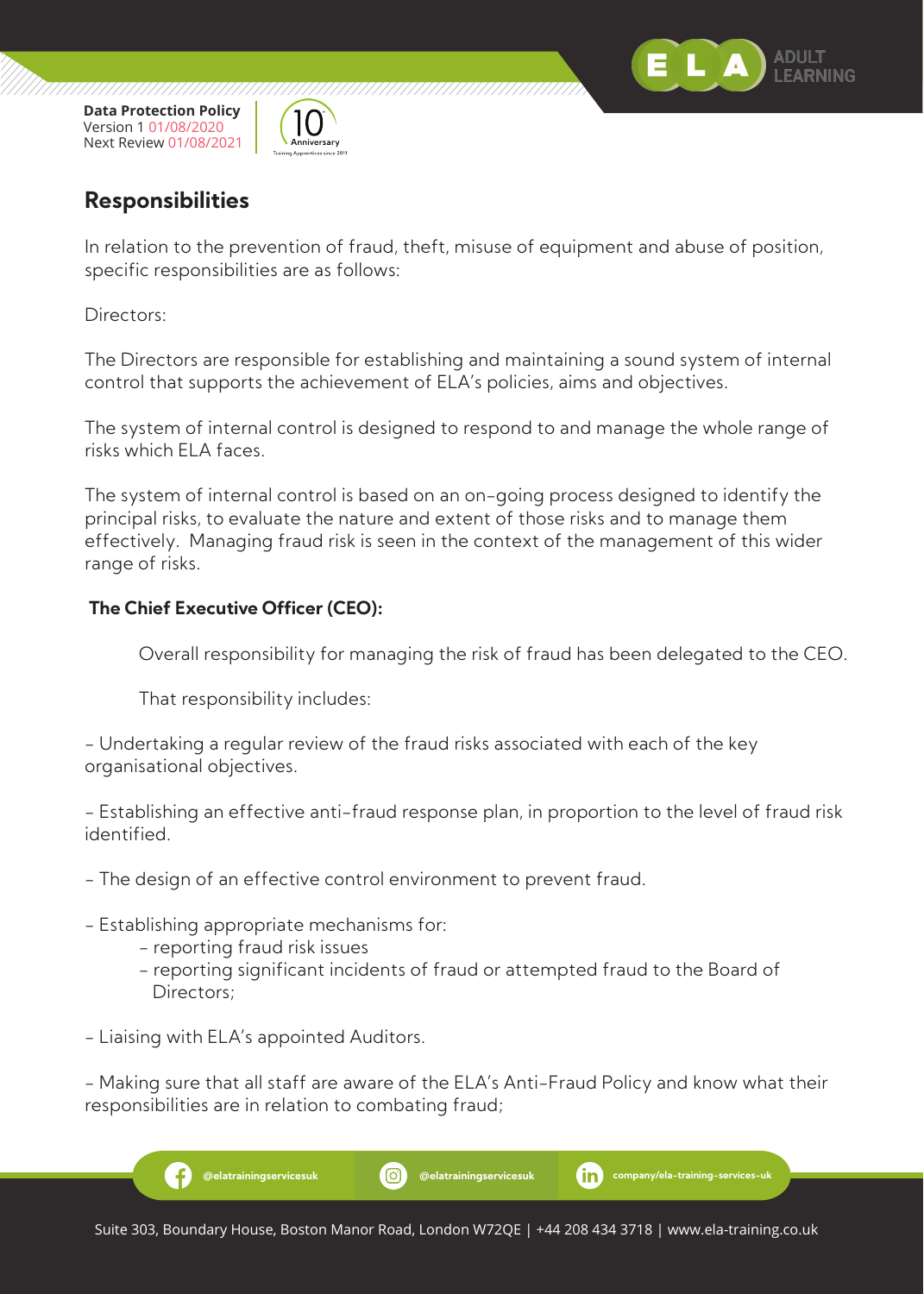



- Ensuring that appropriate anti-fraud training is made available to Directors and staff as required; and

- Ensuring that appropriate action is taken to minimise the risk of previous frauds occurring in future.

#### **Senior Management Team**

The Senior Management Team is responsible for:

- Ensuring that an adequate system of internal control exists within their areas of responsibility and that controls operate effectively;
- Preventing and detecting fraud as far as possible;
- Assessing the types of risk involved in the operations for which they are responsible;
- Reviewing the control systems for which they are responsible regularly;
- Ensuring that controls are being complied with and their systems continue to operate effectively;
- Implementing new controls to reduce the risk of similar fraud occurring where frauds have taken place.

#### **Staff**

Every member of staff is responsible for:

Ð

 - Acting with propriety in the use of ELA's resources and the handling and use of funds whether they are involved with cash, receipts, payments or dealing with suppliers;

 - Conducting themselves with selflessness, integrity, objectivity, accountability, openness, honesty and leadership;

 - Being alert to the possibility that unusual events or transactions could be indicators of fraud;